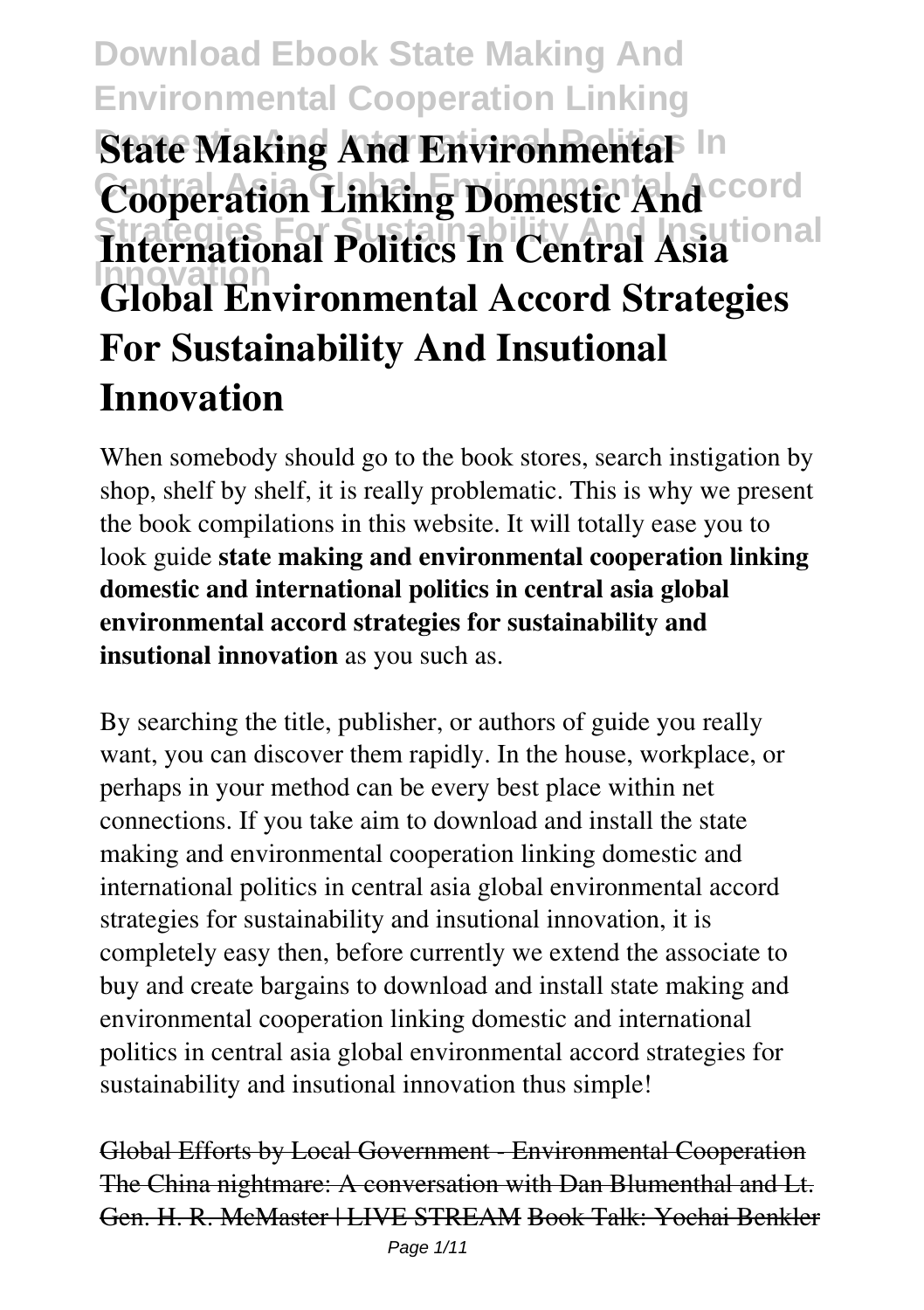**On How Cooperation Triumphs over Self-Interest** *Capital, a Book of Cabor Legal Status of the Caspian and Environmental Cooperation*<br>Webinar : Strengthening Monitoring control and surveillance *through a High Seas Treaty* [Book Launch] Singapore and **tional Switzerland: Secrets to Small State Success** *Labor Legal Status of the Caspian and Environmental Cooperation*

Environmental Security in the Sundarban in the Current Climate Change Era**Global Closing Moment on Resetting Cooperation | Sustainable Development Summit 2020** COVID-19: The Great Reset Virtual Book Talk – The Emperor's New Road: China and the Project of the Century **Book Discussion | Kautilya's Arthashastra: Philosophy of Strategy AskProfWolff: The World Economic Forum's \"Great Reset\" Isn't One** FASTEST WAY TO MAX POWER! EASY BEYOND LIGHT GUIDE! - Destiny 2 Watch President Donald Trump's full speech at the Davos World Economic Forum *Raid BOSS prediction! Destiny 2 lore | Myelin Games What is the Fourth Industrial Revolution?* **China: Power and Prosperity -- Watch the full documentary Red Book | |** Blue Book: An Australian guide to the next US administration Raghuram Rajan: How markets and the state leave the community behind [Book Launch] Maintaining Peace in China-India Relations: A Discussion and a Book Launch The 2020 U.S. Election: Implications for Canada Tips for Creating an Effective Learning Environment in an Online Course Japan and EU - Stepping Up Cooperation to save the Liberal World Order

Cooperative Societies*State Making And Environmental Cooperation*

State Making and Environmental Cooperation presents a theoretically innovative and empirically rich analysis. I know of no other comparable study of domestic and international water and environmental politics in post-Soviet Central Asia. Robert Darst. Department of Political Science, University of Oregon, author of Smokestack Diplomacy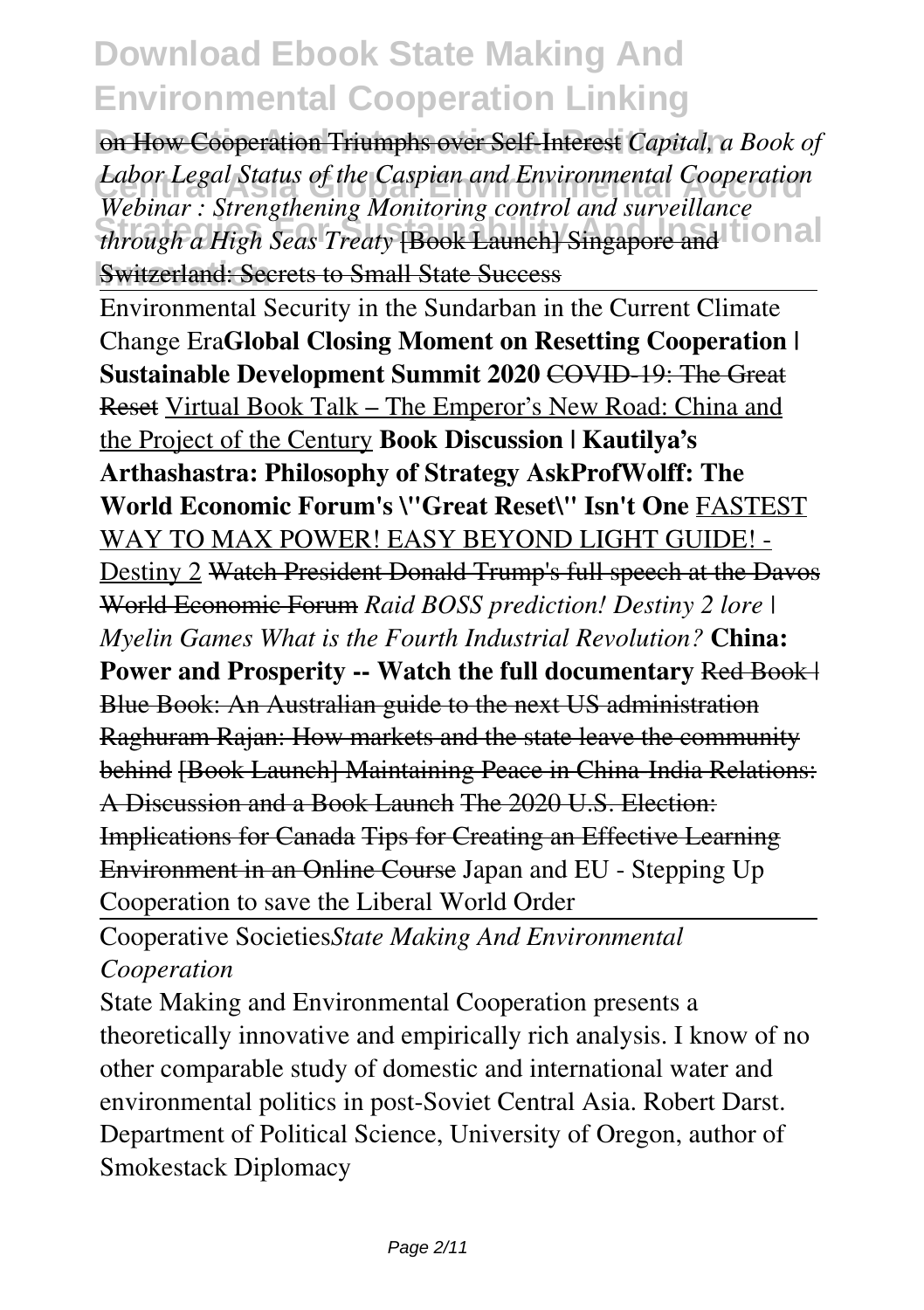**State Making and Environmental Cooperation | The MIT Press Buy State Making and Environmental Cooperation: Linking ord Excited the Institutional Politics In Solidar Political** (Steela Lional **Innovation** Institutional Innovation) by Erika Weinthal, Les Gasser (ISBN: Domestic and International Politics in Central Asia (Global 9780262731461) from Amazon's Book Store. Everyday low prices and free delivery on eligible orders.

*State Making and Environmental Cooperation: Linking ...* State Making and Environmental Cooperation: Linking Domestic and International Politics in Central Asia. By Erika Weinthal. Erika Weinthal Erika Weinthal is Assistant Professor of Political Science at Tel Aviv University. Search for other works by this author on: This Site. Google Scholar ...

*State Making and Environmental Cooperation: Linking ...* In her book, State Making and Environmental Cooperation, Erika Weinthal explores two questions that bear directly on the Aral Sea crisis. First, why were the Central Asian states able to successfully cooperate in managing their shared water resources after the breakup of the Soviet Union, thus avoiding much anticipated con flict over the shared resource?

#### *State Making and Environmental Cooperation*

State Making and Environmental Cooperation Book Description : A study of the relationship between environmental cooperation and state building in post-Soviet Central Asia.

*[PDF] State Making And Environmental Cooperation ...* The University of Chicago Press. Books Division. Chicago Distribution Center

*State Making and Environmental Cooperation: Linking ...* In her book, State Making and Environmental Cooperation, Erika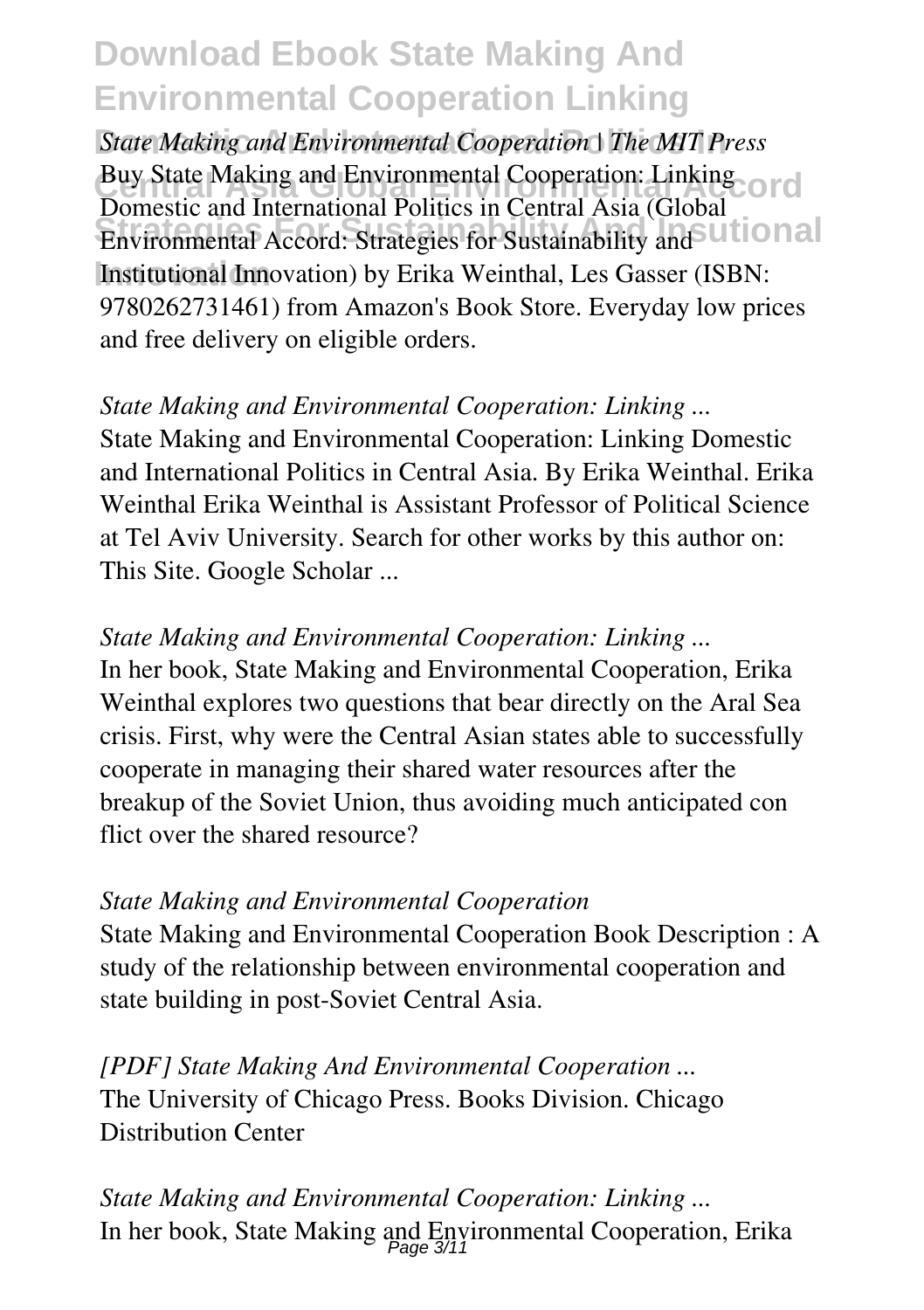Weinthal explores two questions that bear directly on the Aral Sea crisis. First, why were the Central Asian states able to successfully **Strategies For Superior Community And Institute And Institute International** conflict over the shared resource? cooperate in managing their shared water resources after the

*State Making and Environmental Cooperation: Linking ...* State Making and Environmental Cooperation: Linking Domestic and International Politics in Central Asia By Erika Weinthal MIT Press Ltd, United States, 2002. Paperback. Book Condition: New. New.. 224 x 163 mm. Language: English . Brand New Book. The Amu Darya and Syr Darya rivers of Central Asia flow

*eBook ~ State Making and Environmental Cooperation ...* Download PDF State Making and Environmental Cooperation: Linking Domestic and International Politics in Central Asia (Paperback) Authored by Erika Weinthal Released at 2002 Filesize: 9.41 MB Reviews This ebook can be worthy of a go through, and a lot better than other. Better then never, though i am quite late in start reading this one.

*State Making and Environmental Cooperation: Linking ...* State Making and Environmental Cooperation: Linking Domestic and International Politics in Central Asia Global Environmental Accord: Strategies for Sustainability and Institutional Innovation: Amazon.es: Erika Weinthal: Libros en idiomas extranjeros

*State Making and Environmental Cooperation: Linking ...* State making and environmental cooperation: linking domestic and international politics in Central Asia. Author(s): Weinthal, Erika. Published by ... in the building of institutions for regional cooperation and for state formation, shows how cooperation was nested within the state-building process when international thirdparty actors were ...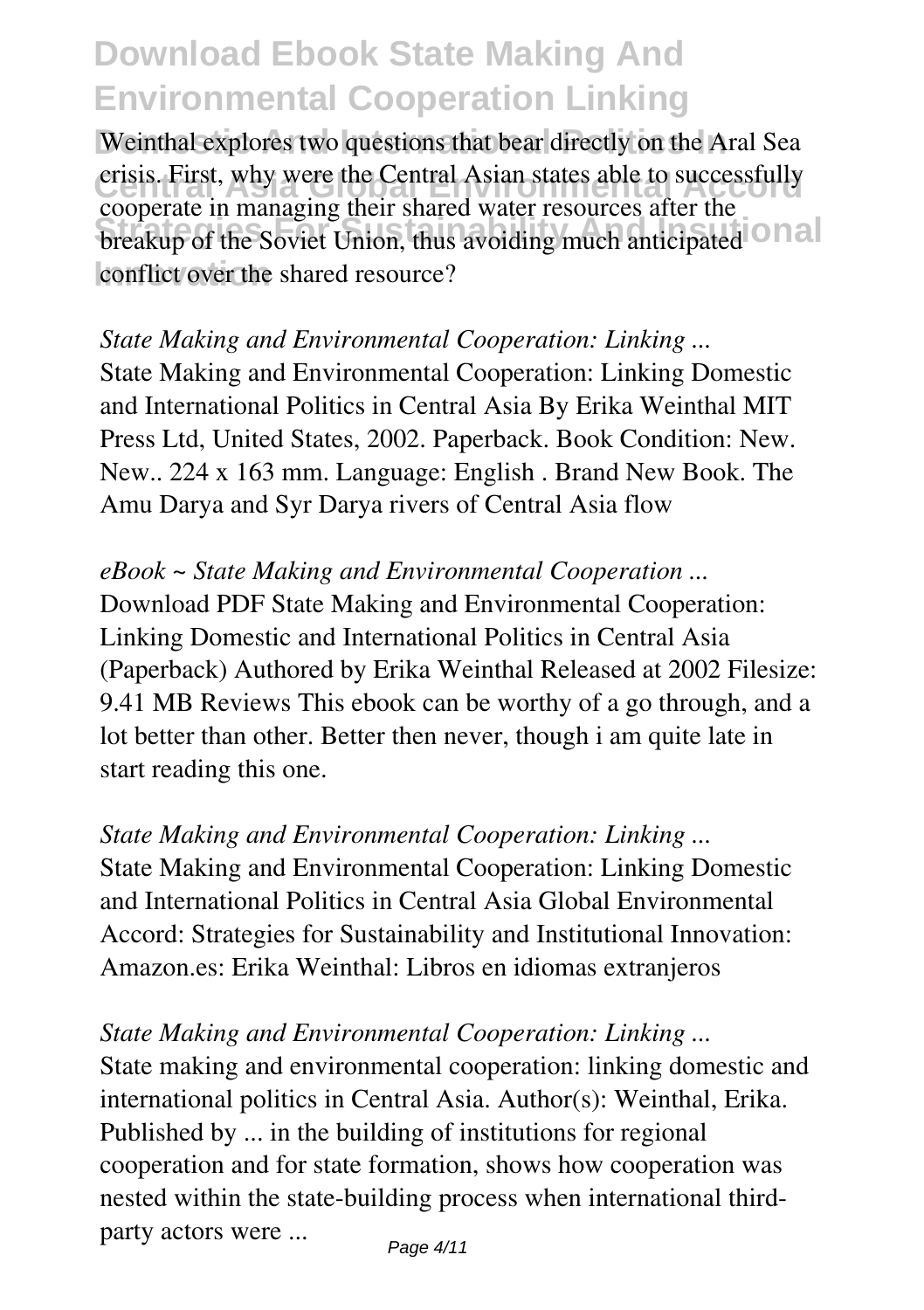**Download Ebook State Making And Environmental Cooperation Linking Domestic And International Politics In** State making and environmental cooperation: linking .... CO<sub>ntra</sub> Cooperation: linking ... **Strategies Suite Francisco Instructional Politics in Central Asia, de la la la contral Asia, de la la contrad Asia, de la la contrad de la contrad de la contrad de la contrad de la contrad de la contrad de la contrad de l** Weinthal, Erika, Choucri, Nazli na Amazon. Frete GRÁTIS em Compre online State Making and Environmental Cooperation – milhares de produtos com o Amazon Prime. Encontre diversos livros escritos por Weinthal, Erika, Choucri, Nazli com ótimos preços.

*State Making and Environmental Cooperation – Linking ...* State Making and Environmental Cooperation: Linking Domestic and International Politics in Central Asia: Weinthal, Erika: Amazon.nl

*State Making and Environmental Cooperation: Linking ...* State Making and Environmental Cooperation Linking Domestic and International Politics in Central Asia. Out of Print. By: Erika Weinthal. 288 pages, 6 illus . Publisher: MIT Press. Click to have a closer look. Select version . ISBN: 9780262731461 ...

*State Making and Environmental Cooperation: Linking ...* To download State Making and Environmental Cooperation: Linking Domestic and International Politics in Central Asia

(Paperback) eBook, please click the link beneath and save the ebook or have access to other information which might be relevant to STATE MAKING AND ENVIRONMENTAL ...

*Read eBook < State Making and Environmental Cooperation ...* To save State Making and Environmental Cooperation: Linking Domestic and International Politics in Central Asia (Paperback) PDF, make sure you follow the button beneath and save the document or have accessibility to other information which might be in conjuction with STATE MAKING AND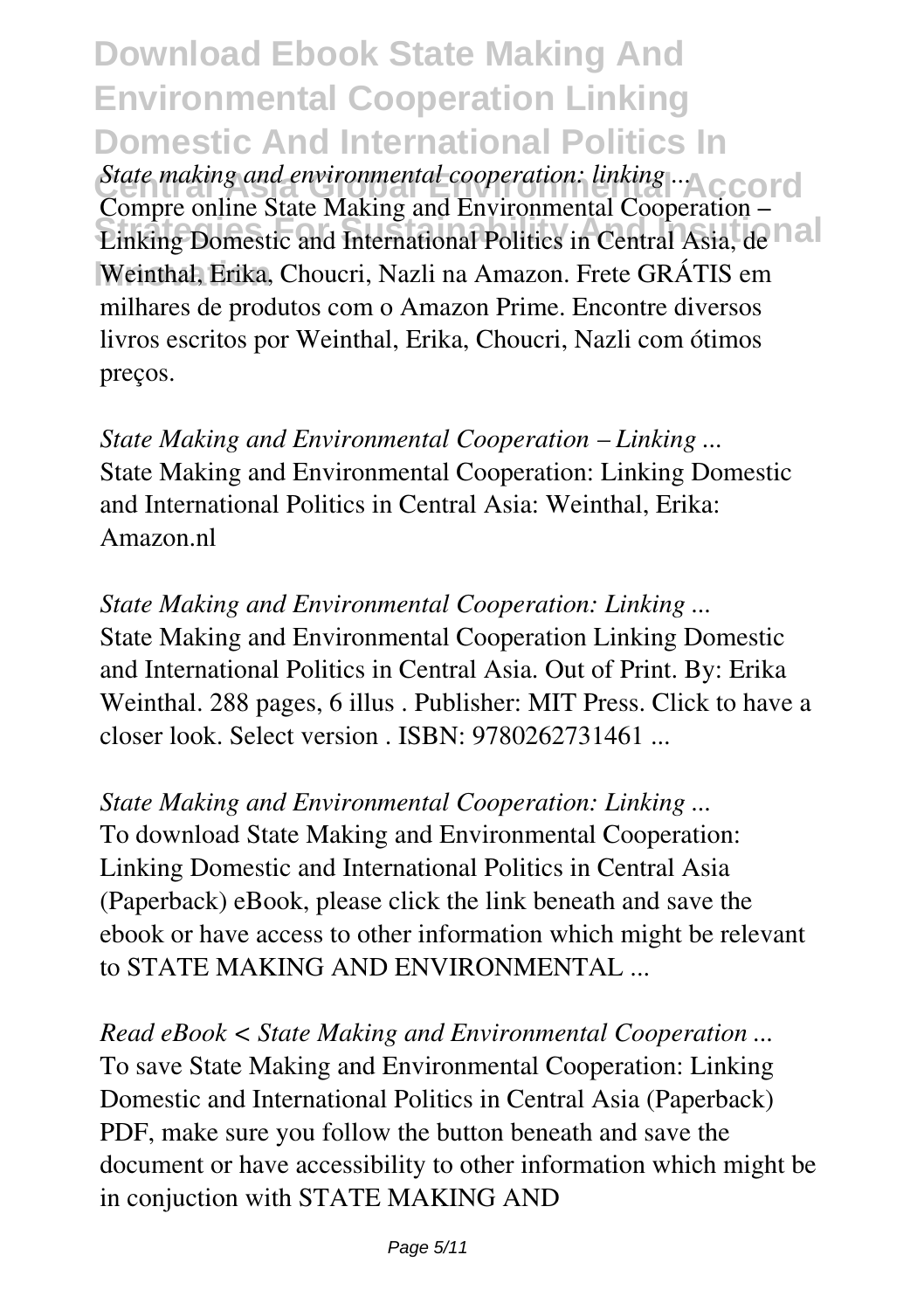**Download Ebook State Making And Environmental Cooperation Linking Domestic And International Politics In Central Asia Global Environmental Accord** state building in post-Soviet Central Asia. *State Subscriptional* **Innovation** A study of the relationship between environmental cooperation and state building in post-Soviet Central Asia.

This book makes two central claims: first, that mineral-rich states are cursed not by their wealth but, rather, by the ownership structure they choose to manage their mineral wealth and second, that weak institutions are not inevitable in mineral-rich states. Each represents a significant departure from the conventional resource curse literature, which has treated ownership structure as a constant across time and space and has presumed that mineral-rich countries are incapable of either building or sustaining strong institutions particularly fiscal regimes. The experience of the five petroleumrich Soviet successor states (Azerbaijan, Kazakhstan, the Russian Federation, Turkmenistan, and Uzbekistan) provides a clear challenge to both of these assumptions. Their respective developmental trajectories since independence demonstrate not only that ownership structure can vary even across countries that share the same institutional legacy but also that this variation helps to explain the divergence in their subsequent fiscal regimes.

Many environmental problems cross national boundaries and can be addressed only through international cooperation. In this book Robert Darst examines transnational efforts to promote environmental protection in the USSR and in five of its successor states—Russia, Ukraine, and the Baltic republics of Estonia, Latvia, and Lithuania—from the late 1960s to the present. The core of the book is a comparative study of three key issues: nuclear power safety, transboundary air pollution, and Baltic Sea pollution. Although expectations were high that the end of the Cold War and the breakup of the Soviet Union would lead to increased East-West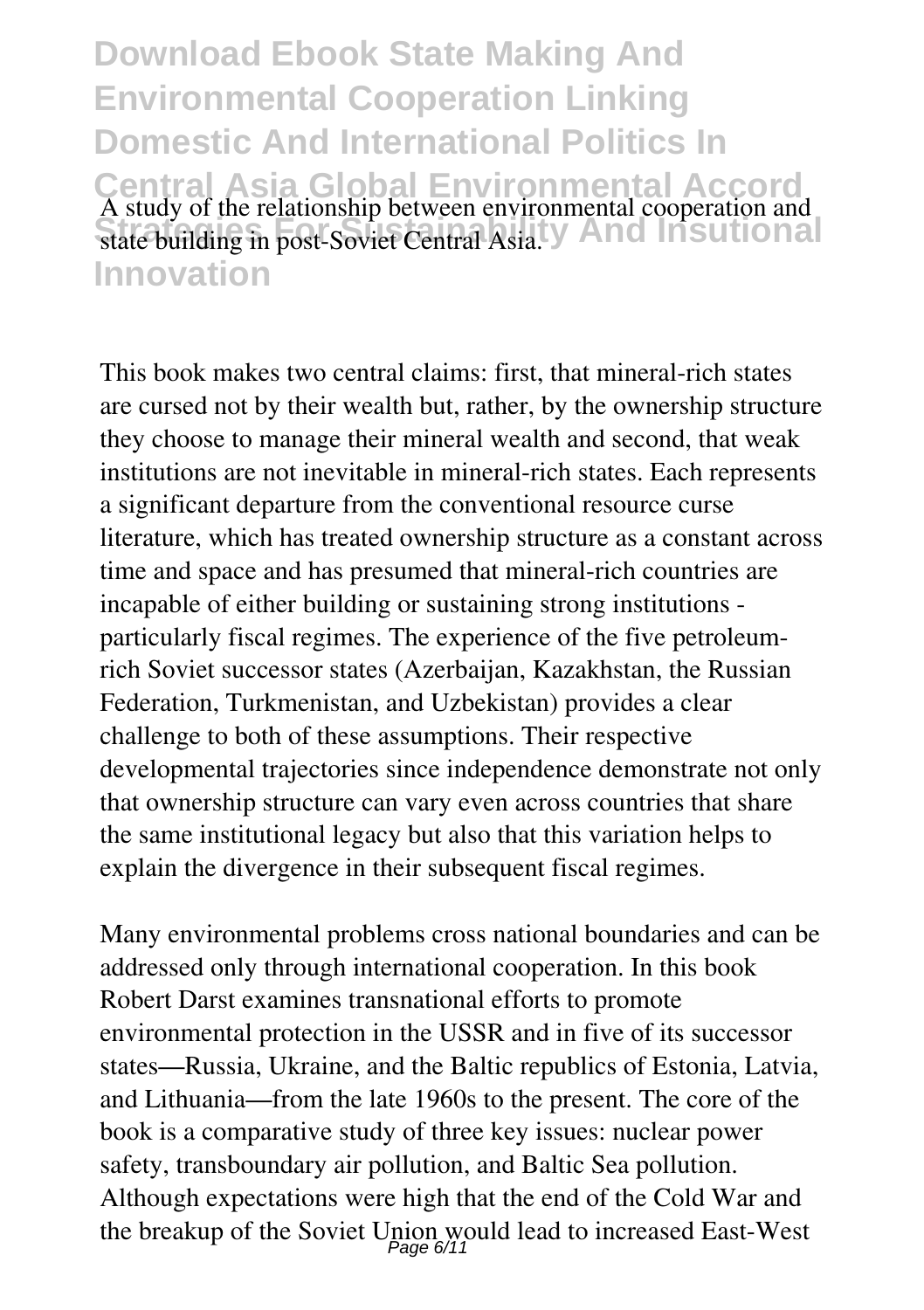environmental cooperation, the opposite has been true. Russia and the other successor states have generally agreed to address such<br>
the other successor states have generally agreed to address such **Strategies For Superior Superior Cooperation** has been most successful when there is an overlap between the environmental and economic interests of the problems only when paid to do so. Darst finds that post-Cold War successor states and those of their Western neighbors, and when the foundation for cooperation was laid during the Cold War period. The book is based on extensive original field research, including interviews with diplomats, government officials, scientists, and environmental activists in the successor states and Western Europe. Its findings underscore the importance of the domestic and international political context in which international environmental policy making occurs. It also deepens our understanding of the opportunities and dangers of positive inducements as a tool of international environmental policy.

This book presents a comprehensive analysis of the status and progress of China-ASEAN green development and examines the common development issues in China and ASEAN Member States (AMSs). It also explores development trends within the framework of global and regional environmental governance and discusses the approaches towards green development in China and AMSs, offering its own definition of green development and using a "pressure-state-response" (PSR) model to build a framework for assessing green development. The book includes typical policy measures and numerous practices for green development in China and AMSs in the form of tables, figures and boxes. Based on detailed analysis, it argues that the global 2030 Agenda for Sustainable Development brings significant opportunities to China and AMSs, that the ongoing pragmatic cooperation should be further advanced, and that a connection between the Belt and Road Initiative and green ASEAN Community should be established to achieve regional sustainable development. As such it furthers readers' understanding of environment and development and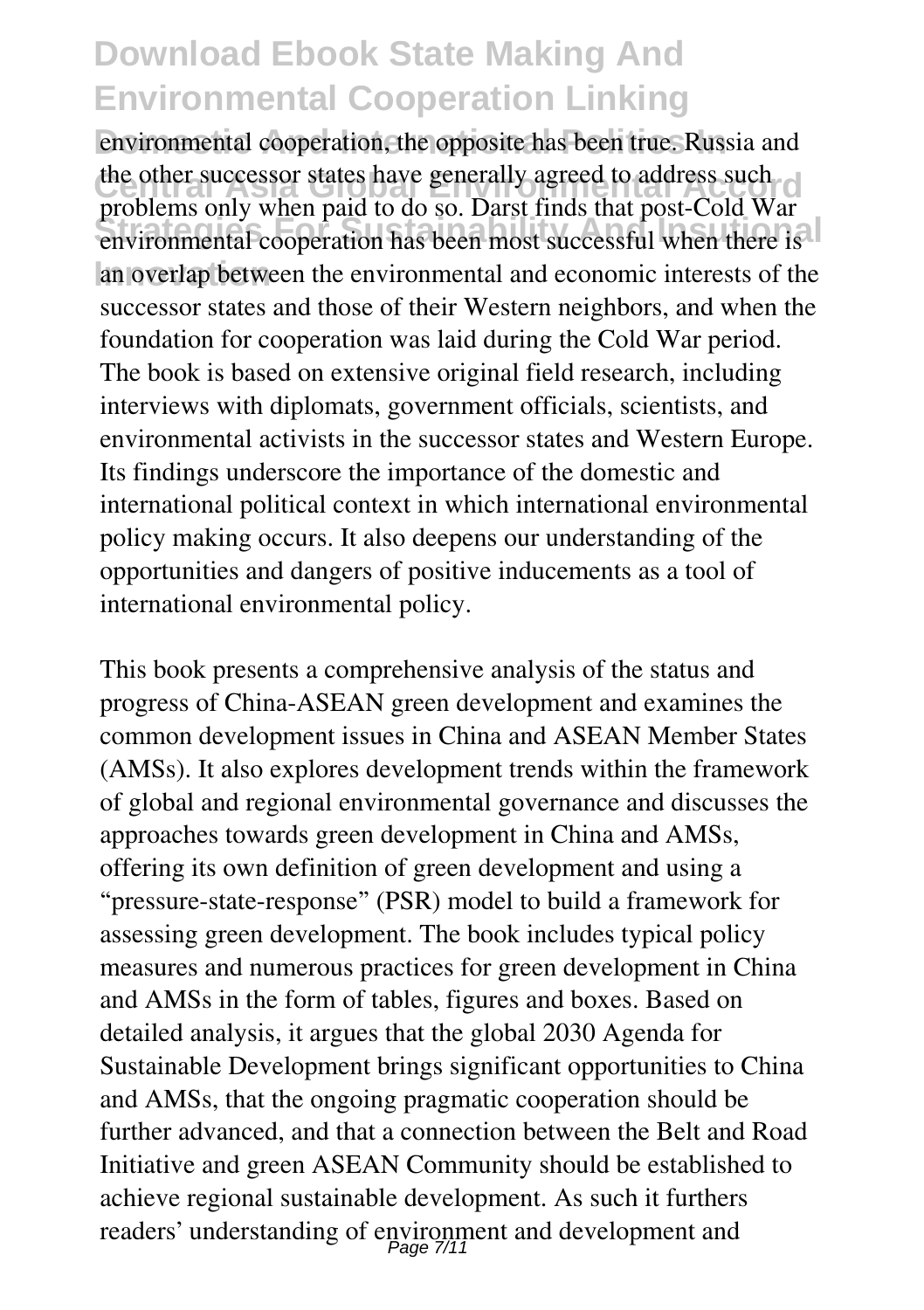practical policy advice for promoting China-ASEAN cooperation on environment and green development. Intended for decision who are working to boost green development and China-ASEAN and cooperation, it is also a valuable resource for government officials, makers from the government, business sector, and civil societies researchers and non-experts interested in creating a balanced relationship between the environment and development.

Examines the Mediterranean Action Plan from 1972 to 1987 as a successful international effort to coordinate the marine pollution control practices of the Mediterranean littoral countries through regional treaties, coordinated research and monitoring, integrated policies, and administrative and budge

An argument that resource scarcity and environmental degradation can provide an impetus for cooperation among countries. Common wisdom holds that the earth's dwindling natural resources and increasing environmental degradation will inevitably lead to interstate conflict, and possibly even set off "resource wars." Many scholars and policymakers have considered the environmental roots of violent conflict and instability, but little attention has been paid to the idea that scarcity and degradation may actually play a role in fostering inter-state cooperation. Beyond Resource Wars fills this gap, offering a different perspective on the links between environmental problems and inter-state conflict. Although the contributors do not deny that resource scarcity and environmental degradation may become sources of contention, they argue that these conditions also provide the impetus for cooperation, coordination, and negotiation between states. The book examines aspects of environmental conflict and cooperation in detail, across a number of natural resources and issues including oil, water, climate change, ocean pollution, and biodiversity conservation. The contributors argue that increasing scarcity and degradation generally induce cooperation across states, but when conditions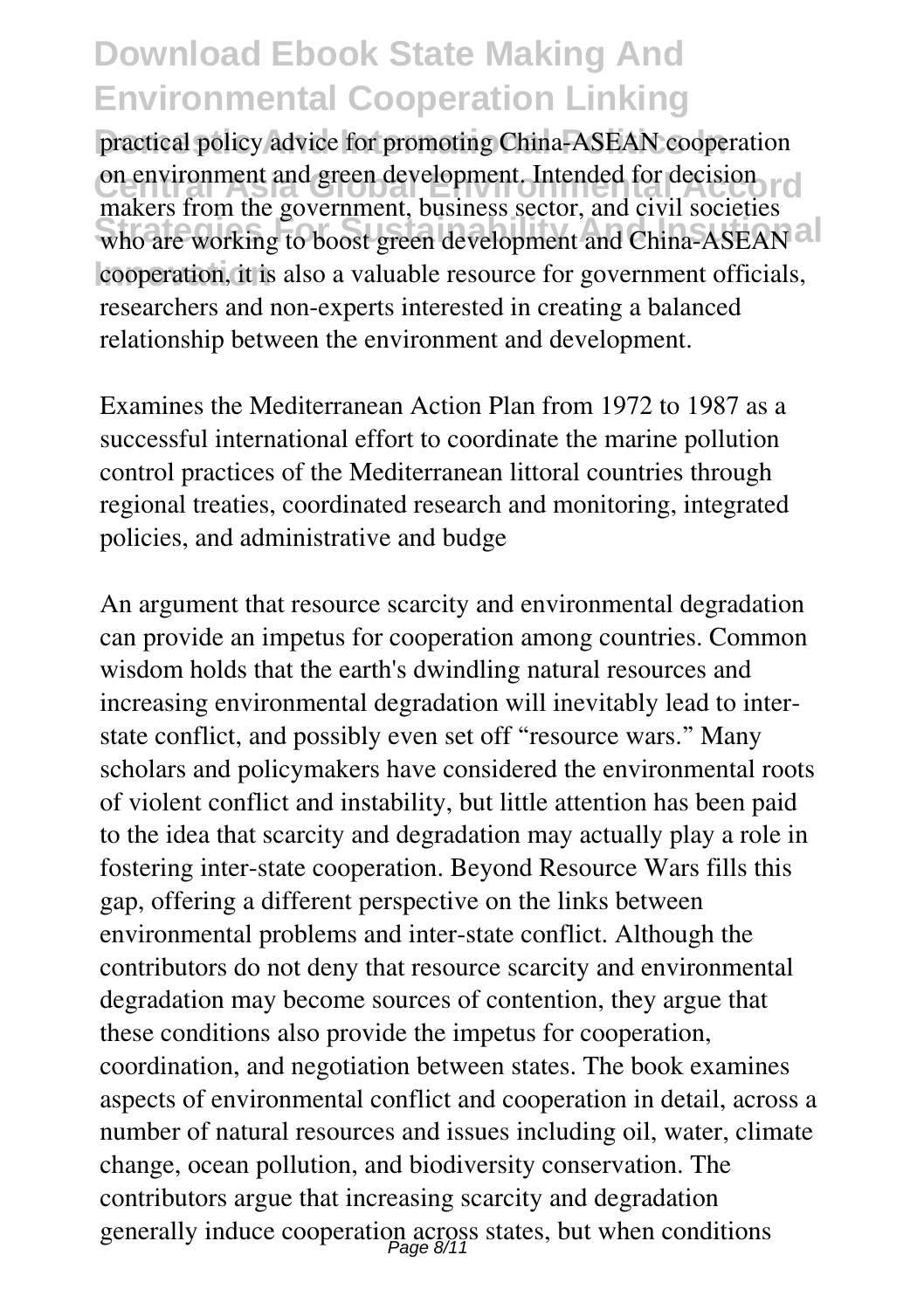worsen (and a problem becomes too costly or a resource becomes too scarce), cooperation becomes more difficult. Similarly, low seem less urgent. With contributions from scholars in international relations, economics, and political science, Beyond Resource Wars levels of scarcity may discourage cooperation because problems offers a comprehensive and robust investigation of the links among scarcity, environmental degradation, cooperation, and conflict.

VanDeveer, University of New Hampshire.

Environmental issues stretch across scales of geographic space and require action at multiple levels of jurisdiction, including the individual level, community level, national level, and global level. Much of the scholarly work surrounding new approaches to environmental governance tends to overlook the role of sub-national governments, but this study examines the potential of sub-national participation to make policy choices which are congruent with global strategies and national mandates. This book investigates the emerging actors and new channels of Japan's environmental governance which has been taking shape within an increasingly globalized international system. By analysing this important new phenomenon, it sheds light on the changing nature of Japan's environmental policy and politics, and shows how the links between global strategies, national mandates and local action serve as an influential factor in Japan's changing structures of environmental governance. Further, it demonstrates that decision-making competencies are shared between actors operating at different levels and in new spheres of authority, resulting from collaboration between state and non-state actors. It highlights a number of the problems, challenges, and critiques of the actors in environmental governance, as well as raising new empirical and theoretical puzzles for the future study of governance over environmental and global issues. Finally, it concludes that changes in the tiers and new spheres of authority are leading the nation towards an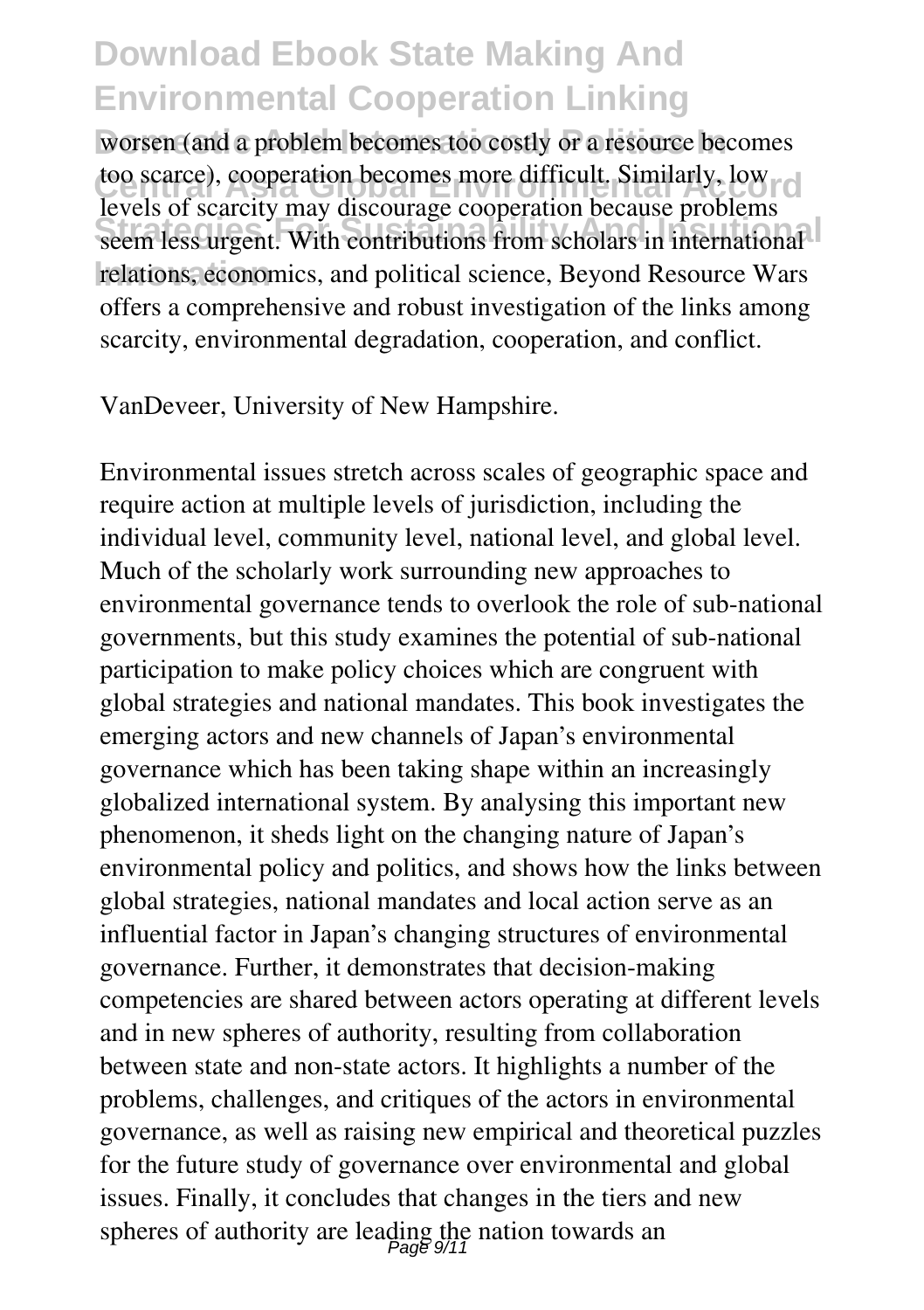environmentally stable future positioned within socio-economic and political constraints. Demonstrating that bridging policy gaps or d potentially a way of reinventing environmental policy, this book will be of interest to students and scholars of Environmental between local action, national policy and global strategies is Studies, Environmental Politics and Japanese Politics.

Environmental problems like global climate change and stratospheric ozone depletion can only be remedied if states cooperate with one another. But sovereign states usually care only about their own interests. So states must somehow restructure the incentives to make cooperation pay. This is what treaties are meant to do. A few treaties, such as the Montreal Protocol on Substances that Deplete the Ozone Layer, succeed. Most, however, fail to alter the state behaviour appreciably. This book develops a theory that explains both the successes and the failures. In particular, the book explains when treaties are needed, why some work better than others, and how treaty design can be improved. The best treaties strategically manipulate the incentives states have to exploit the environment, and the theory developed in this book shows how treaties can do this. The theory integrates a number of disciplines, including economics, political science, international law, negotiation analysis, and game theory. It also offers a coherent and consistent approach. The essential assumption is that treaties be selfenforcing-that is, individually rational, collectively rational, and fair. The book applies the theory to a number of environmental problems. It provides information on more than three hundred treaties, and analyses a number of case studies in detail. These include depletion of the ozone layer, whaling, pollution of the Rhine, acid rain, over-fishing, pollution of the oceans, and global climate change. The essential lesson of the book is that treaties should not just tell countries what to do. Treaties must make it in the interests of countries to behave differently. That is, they must restructure the underlying game. Most importantly, they must create